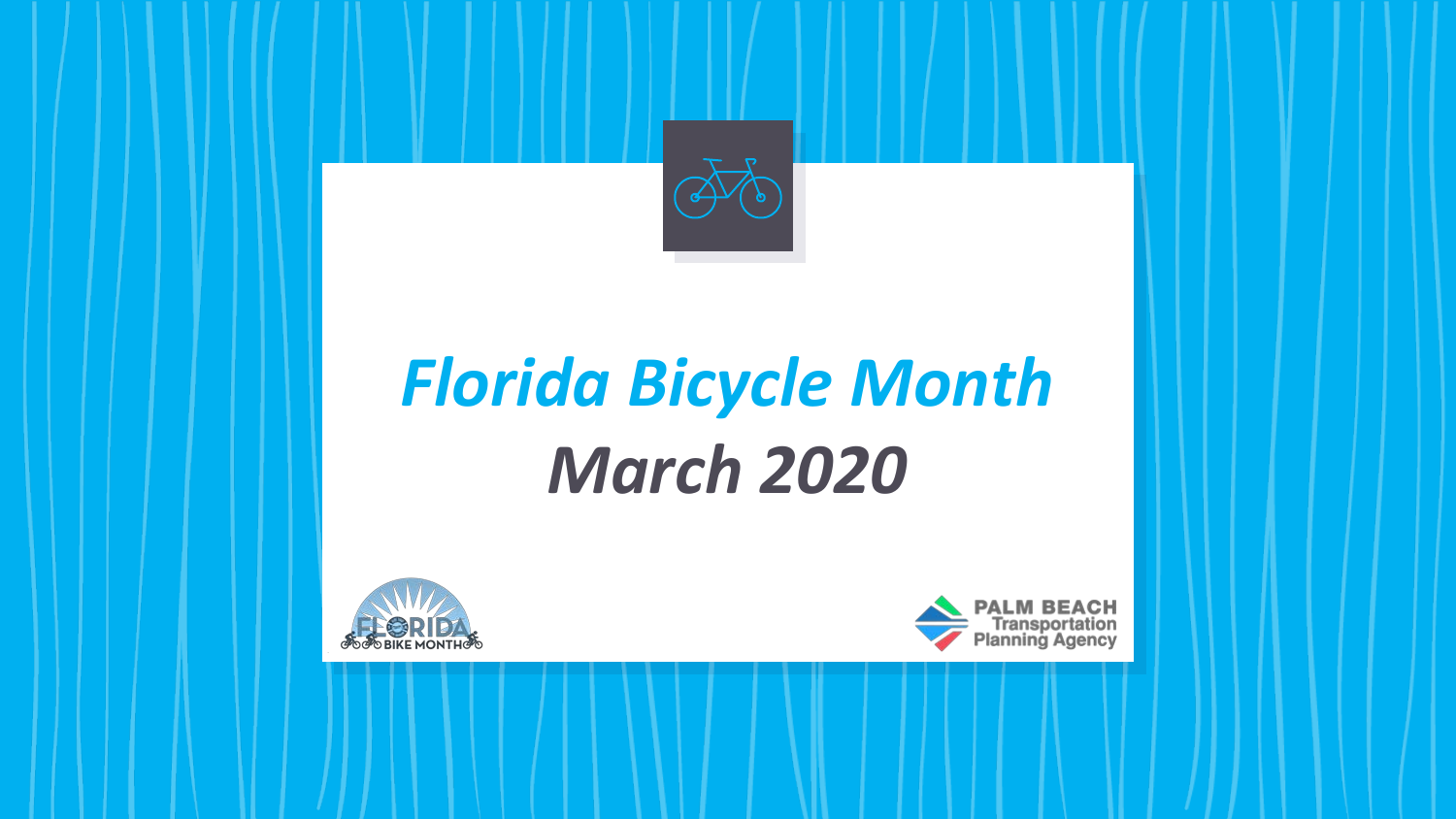### *Florida Bicycle Month Proclamations*

#### **2019 Palm Beach County Bike Month Proclamations**

- Palm Beach TPA
- Palm Beach County
- City of Boca Raton
- City of Boynton Beach
- **City of Delray Beach**
- City of Greenacres
- City of Palm Beach Gardens
- City of Wellington
- City of West Palm Beach
- Town of Jupiter
- Village of Palm Springs
- 

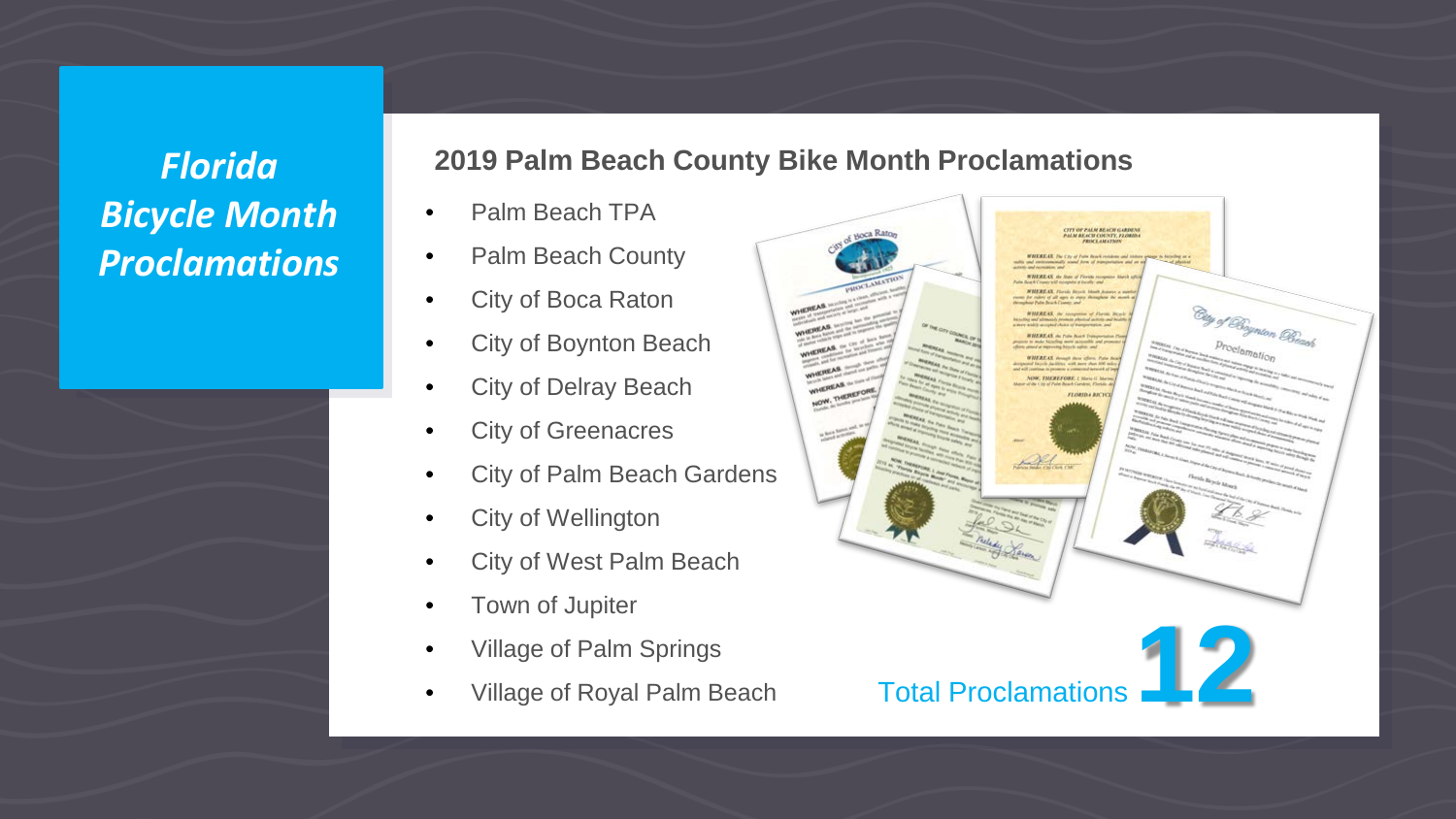## *Florida Bicycle Month Activities*

#### **2019 FL Bicycle Month Events**

- ▸ Natural Areas Festival Bike and Hike
- ▸ PBSO Bike Rodeo
- ▸ Palm Springs Mayor's Walk and Bike Rodeo
- ▶ Royal Palm Beach Bike Rodeo
- ▸ West Jupiter Recreation Center Bike Rodeo
- ▸ West Palm Beach Bike Pit Stop
- ▸ West Palm Beach Bike-In Movie
- ▸ West Palm Beach Bike to Work Day
- ▸ Westgate Park Bike Rodeo
- ▸ Guided Pedal
- ▸ Full Moon Bike Ride
- ▸ Handcycling Clinic
- ▸ Dyer Challenge

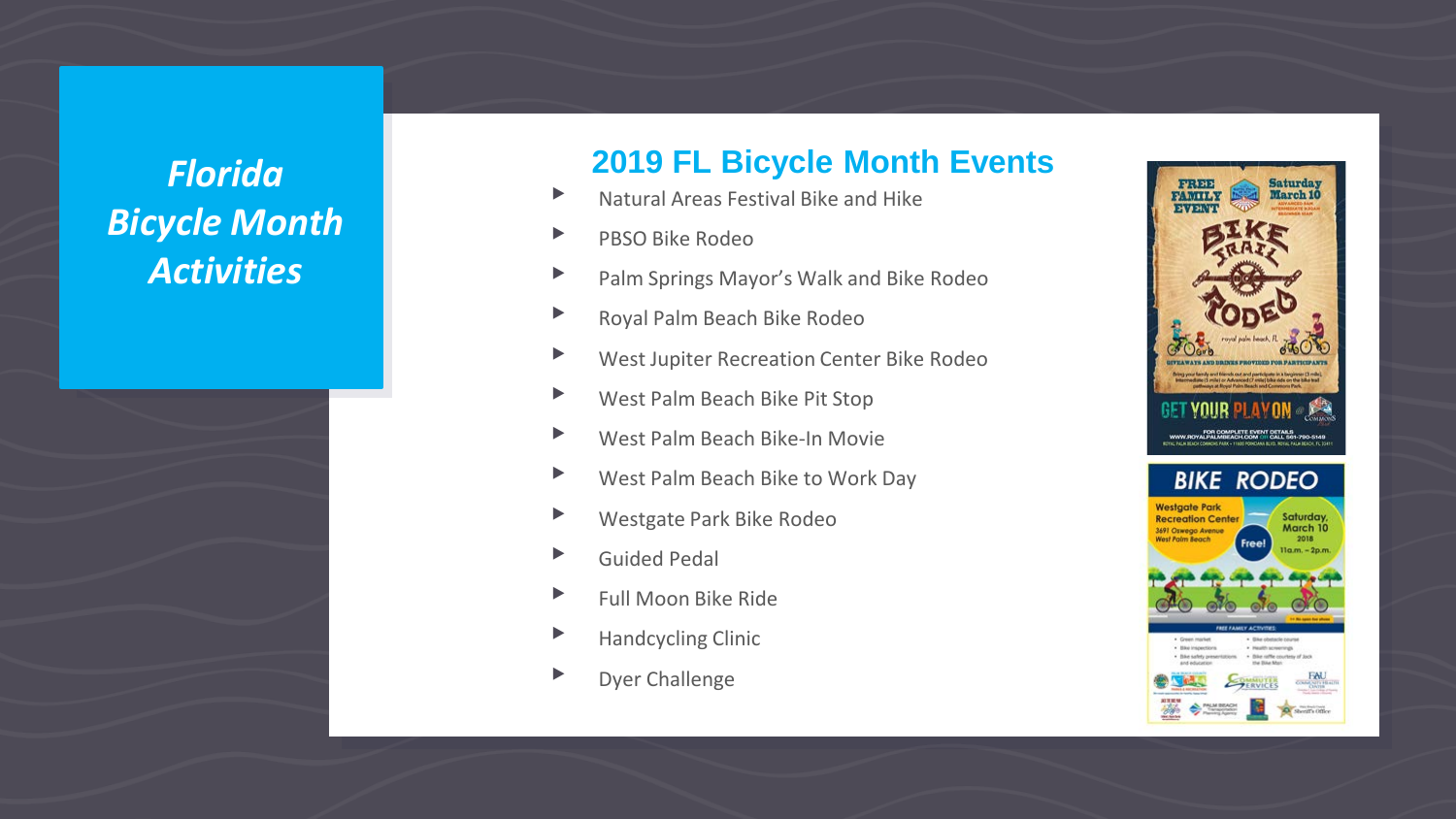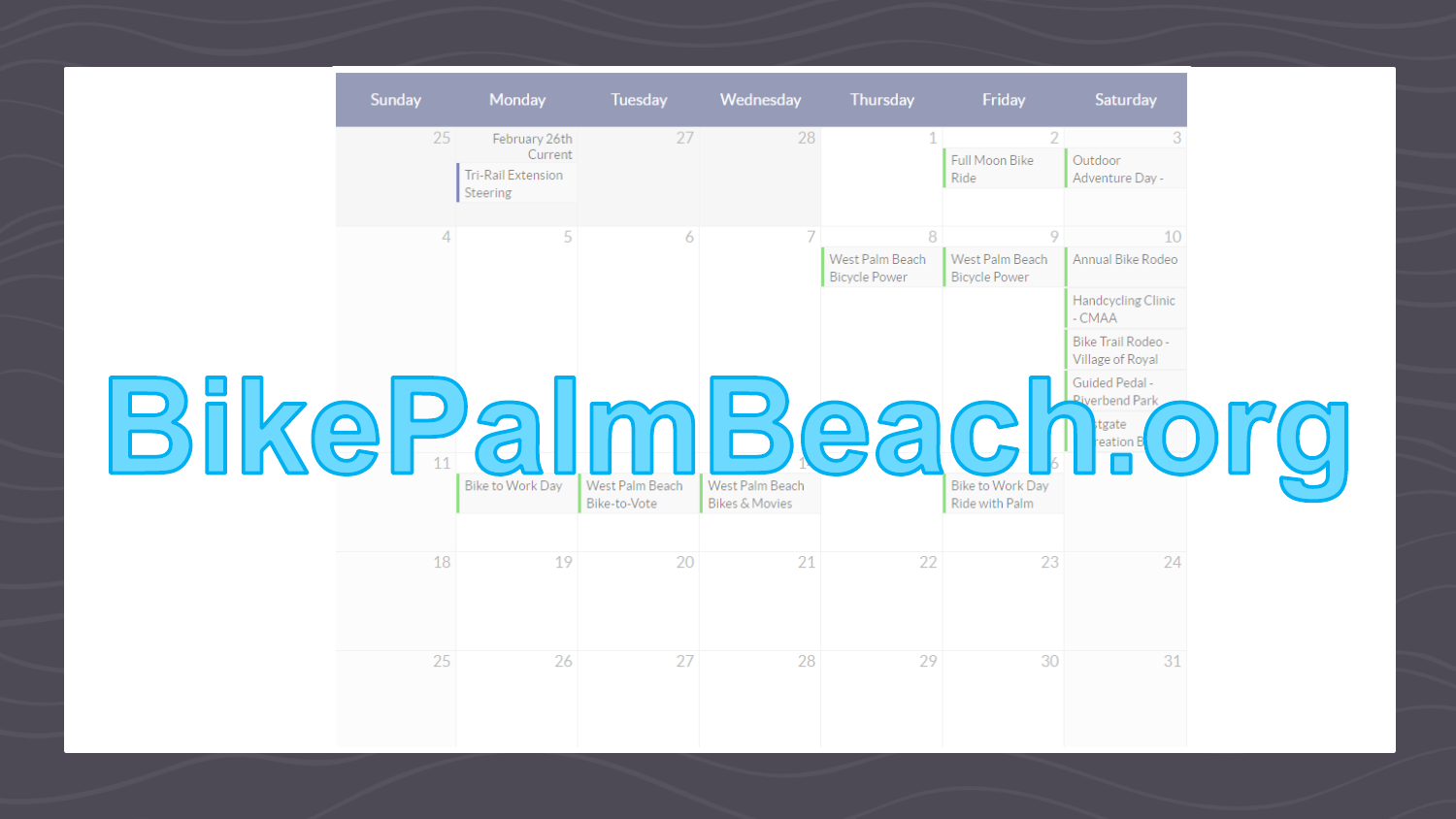*Bike to Work Day Ride*

*March 20, 2020*

**Start** @ 7:30 am WPB Intermodal Transit Center

**Finish** @ 8:00 am West Palm Beach City Hall